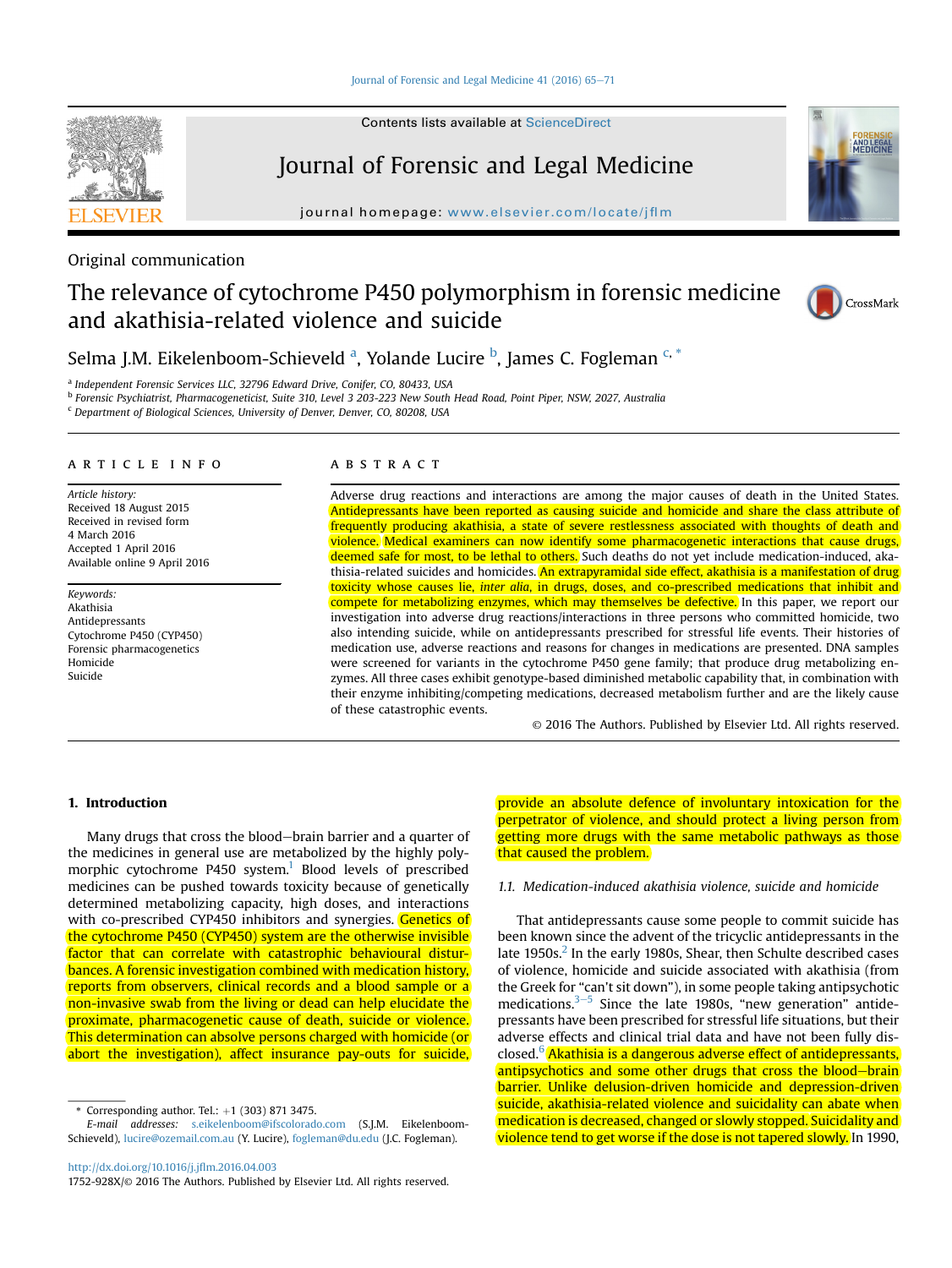Teicher reported on cases of new and persistent suicidality on fluoxetine, the first of a series of serotonin-boosting antidepressants, marketed as "new generation antidepressants" SSRIs and  $SNR$ Is.<sup>7</sup> These new drugs carry a relative risk of suicide and akathisia violence several times that of older tri- or tetracyclic antidepressants, known as TCAs. $8$  In 2003, Healy accessed company archives on court orders, inspected the clinical trials presented for their licensing, as well as epidemiological and follow-up studies, all containing evidence of SSRI-induced suicide.<sup>9</sup> This research contributed to the document: United States Food and Drug Administration (FDA) Public Health Advisory: Worsening Depression and Suicidality in Patients Being Treated With Antidepressant (March 22,  $2004$ ).<sup>10</sup> This text was mandated into product information for all antidepressants and further warned health care providers and care givers to monitor daily for anxiety, agitation, panic attacks, insomnia, irritability, hostility, impulsivity, akathisia (severe restlessness), hypomania, and mania in persons treated for psychiatric and non-psychiatric conditions with antidepressants.<sup>10</sup> Fergusson et al. found suicide rates were double to treble those on placebo in 183 antidepressant trials.<sup>11</sup> After reviewing 373 antidepressant clinical trials on information provided by the drug companies, FDA conceded that they did cause suicide. In that review, the FDA relied on the drug companies' own information and persisted with the systemic error that, before Healy's review of early trials, they had obliterated the suicide effect. That is to say, FDA reviewers continued to code suicides that occurred in the run in-washout period and in withdrawal as "placebo suicides". In 2006, Stone et al. found that more suicides had occurred in some of these trials and had not been reported at all, and that half of them had been incorrectly coded as occurring on placebo.<sup>12</sup> In 2007, a Black Box suicide warning about increased suicidality (the highest form of alert) was extended to persons up to the age of  $24<sup>13</sup>$  Hostility is called "aggression" and "homicidal ideation" in some labels. "Emotional lability" is used when a subject is withdrawn from a trial because of suicidal ideation.

RxISK.org manages a website documenting over 6000 press reports of massacres, homicides, suicides, school and college shootings which date back to 1966, involving both old and new antidepressants and stimulants prescribed for attention deficit hyperactivity disorder. Some legal defences are described.<sup>14</sup> Recent finding show a significant association between SSRIs and violent crime for individuals  $15-24$  years old.<sup>15</sup> Acute neuroleptic- (and SRI-) induced akathisia (code 333.99) appeared in 1994 in the Diagnostic and Statistical Manual of Mental Disorders of the American Psychiatric Association (DSM IV) along with its fluctuating associated features: restlessness, suicide attempts, aggression, symptoms of toxic psychosis and behavioural dyscontrol.<sup>16</sup> DSM-5 (2013) has acknowledged acute and tardive medicationinduced akathisia, but the constellation of catastrophic associated features no longer appears, nor does withdrawal akathisia nor delayed post-withdrawal akathisia, all of which are often misinterpreted as the return of an illness.<sup>17</sup> Restlessness, aggression in thought and deed, suicidality, death wish, behavioural dyscontrol, confusion, delirium, cognitive impairment, changing variable moods and presentations can be manifestations of neurotoxicity.

Documents obtained in 1986 in a product liability suit against Eli Lilly revealed that the FDA had repeatedly warned that fluoxetine has a stimulant profile similar to amphetamines.<sup>18</sup> In 1998, from Pfizer's laboratories, Roger Lane confirmed that antidepressant manufacturers were aware that SSRI-induced akathisia and suicide cases were related, inter alia, to cytochrome P450 metabolizer status, as well as drug-drug interactions, slowing metabolism and prolonging half-life.<sup>19</sup> In 2003, Breggin reported patients taking SSRIs who deteriorated into mania, agitated depression and violence.<sup>20</sup> Before the FDA's concession, general causation of

suicide and homicide by antidepressants had been established in a series of Daubert Hearings in American courts.<sup>21</sup> Expert evidence was compliant with Rule 702 of the Federal Rules of Evidence. Healy suggested it was automatism: "… a transient, non-recurrent mental malfunction caused by an external factor, whether physical or psychological, that the mind of an ordinary person would be unlikely to have withstood and that produces an incapacity to control his or her acts". Automatism refers to behaviour consequent on chemical lobotomy disrupting the connection between the frontal lobe and motor behaviour.

Moore et al. studied 1527 cases of violence reported for 31 drugs. They concluded, "Acts of violence towards others were a genuine and serious adverse drug event associated with a relatively small group of drugs".<sup>22</sup> Varenicline, a drug for smoking cessation, was followed by antidepressants, with fluoxetine and paroxetine having the highest ranking. Violence associated with venlafaxine and desvenlafaxine, a drug and its first metabolite, make that pair the most implicated in violence, which can manifest as suicide and/ or on others, as homicide. This confirmed the finding of Barbui et al. $^{23}$  In the drugs companies' own trials presented for their licensing, "new generation" or "atypical" antipsychotics were found to carry double the risk of suicide on antidepressants. $^{24}$ 

### 1.2. Drug metabolizing enzymes of the cytochrome P450 family

The cytochrome P450 family of enzymes metabolizes up to 80 per cent of xenobiotics and most drugs used in psychiatry. $25$ Medicines interact with the cytochrome P450 system as substrates, inducers, inhibitors or any combination of the three. $^{26}$ 

Metabolism is affected by extrinsic factors, doses, and coprescribed medications as well as intrinsic factors: nutrition, age, iron status, liver health, gender and comorbidity. $27$ 

The population can be broadly divided by DNA testing into extensive, those being normal or "wild-type," intermediate, and poor metabolizers for five major genes involved in drug metabolism: CYP1A2, CYP2C9, CYP2C19, CYP2D6 and CYP3A4. There is an additional category of ultra-rapid metabolizers (UM) for CYP1A2, for CYP2C19 due to the \*17 allele, and for CYP2D6 due to gene duplication of alleles that code for extensive metabolizing. DNA testing can be done from blood or buccal swab. Changes in the sequence of amino acids in the genes result in variant alleles that produce drug-metabolizing enzymes (DMEs) that differ in metabolic ability.

Poor metabolizers (PMs) tend to have adverse drug reactions quickly, but intermediate metabolizers (IMs) in whom there is a slower and unrecognized build-up of a drug or its metabolites are also at risk. Ultra-rapid metabolizers (UMs) at CYP2D6 have been found to be at increased risk of death by suicide and intoxication, particularly if taking prodrugs, opioids, which need CYP2D6 to convert them into the effective analgesic, morphine.<sup>28</sup> With ultrarapid metabolizers, blood levels of some antidepressants with short half-lives may fluctuate over a single day with intolerable effects and may never reach therapeutic levels. Fast metabolism poses a greater risk on withdrawal. Fast-changing levels of psychotropic substances, up or down, can cause behavioural changes, as the neurotransmitters in the brain react to reach some equilibrium. This phenomenon makes starting and stopping medication the most dangerous times for suicide and violence, but both can happen at any time, with stress, provocation, dose change, addition or subtraction of a medication. These toxic responses to antidepressants may occur early or later in treatment.

Forensic pharmacogenomics correlates genetic variations to response to drugs. $29$  DNA testing can provide forensic examiners with a tool to investigate death caused by medication. $30$  In 2000, forensic pharmacogenetics was first used to explain the death of a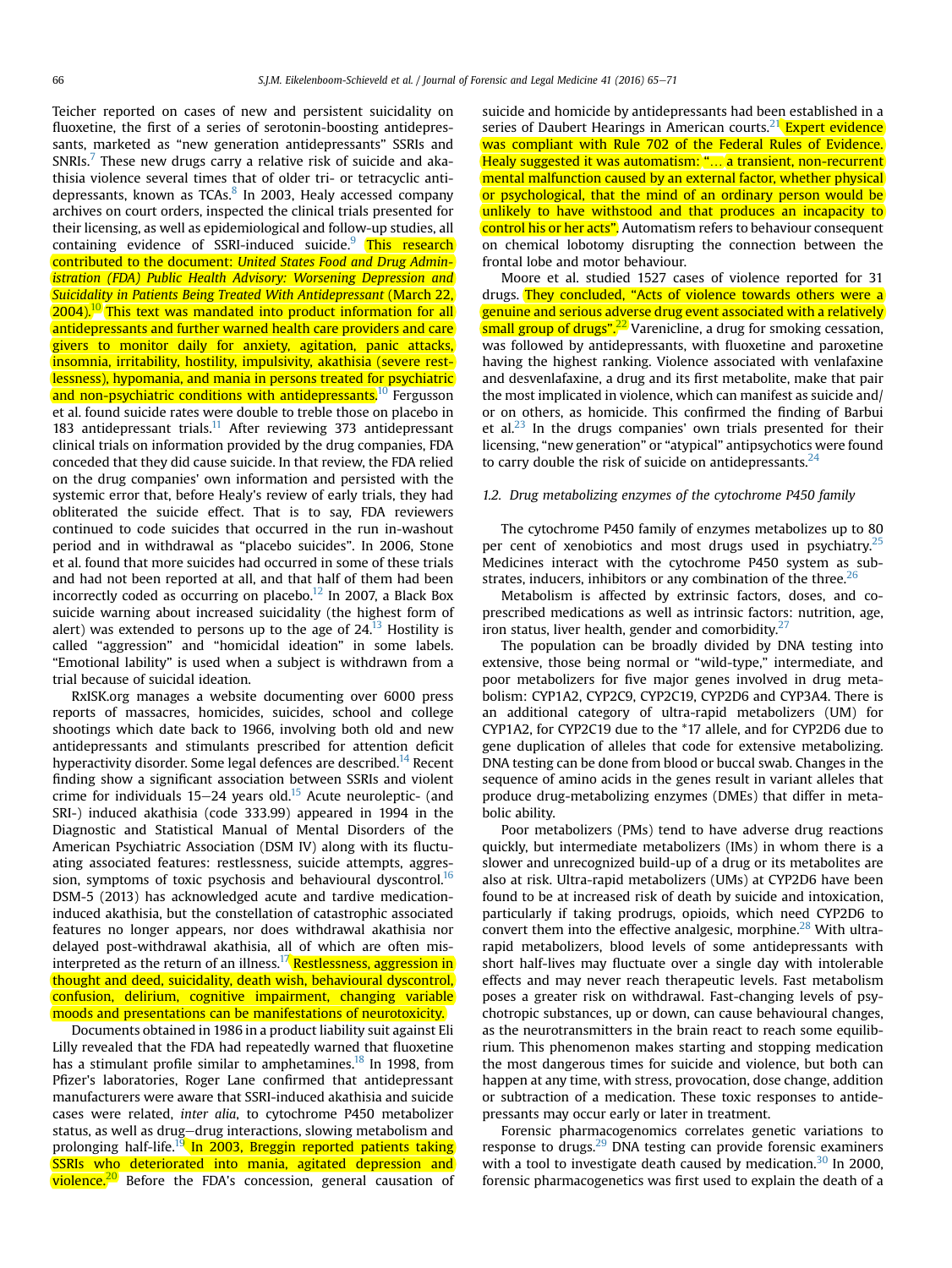nine-year-old child treated with a combination of methylphenidate, codeine and fluoxetine where the medical examiner reported fluoxetine toxicity. Finding that the child was defective in CYP2D6 capability aborted a homicide investigation of the parents by explaining the toxic level.<sup>31</sup> Lucire and Crotty reported ten akathisia homicides (and some attempts) committed by people taking antidepressants, not for mental illness, but for distress caused by their predicaments. These individuals also had diminishing mutations in the CYP450 family of metabolizing enzymes and all were taking medicines that further decreased metabolism by inhibition. $32$ 

DNA testing can be used to predict and avoid adverse drug reactions. The forensic perspective involves working backwards from the event, explaining the adverse drug reaction by reference to the subject's genotype and the effects of co-prescribed medications. In this paper, we have documented the clinical history, medication regime and genotypes of three persons who committed homicide. We propose that the three case studies are instances of antidepressant-induced, akathisia-related homicide where diminishing mutations in CYP450-encoding genes contributed to toxicity, along with high doses, substantial drug burden, drug-drug interactions, drug-gene and drug-gene-drug interactions, inhaler and alcohol use.

# 2. Materials and methods

The subjects were interviewed and medical files were studied to ascertain if mental illness was evident before medication was given and to establish reasons for prescribing or changing medications. Reports of events were evaluated and medication in use was correlated with what the subjects were thinking and feeling before and during the homicides.

Genetic testing was performed for CYP450 genes that metabolize the drugs in use: CYP2D6, CYP2C9, CYP2C19 and, when available, for CYP1A2, CYP3A4 and CYP2B6. DNA sampling was done by buccal swap. DNA isolation was performed by Independent Forensic Services in Hulshorst, The Netherlands, using the QIAamp Investigator Kit (Qiagen). Cytochrome P450 genotyping was performed by the Erasmus University Medical Center, Rotterdam, The Netherlands. For CYP1A2, CYP2B6, CYP2C9, CYP2C19 and CYP3A4/ A5 by using the TaqMan® Drug Metabolism Genotyping Assays (ThermoFisher Scientific) and PCR-RFLP. Genotyping of CYP2D6 was performed using the AmpliChip Test (Roche Molecular Diagnostics), which is specific for CYP2D6 variants.

Information on CYP450 alleles, drug-gene, and drug-drug interactions was obtained from online databases: The Human Cytochrome P450 (CYP) Allele Nomenclature Database (www. cypalleles.ki.se), maintained by the Karolinska Institutet, Stockholm, Sweden<sup>33</sup>; SuperCYP (bioinformatics.charite.de/supercyp), maintained by the Institute of Molecular Biology and Bioinformatics, the Charité, Berlin, Germany<sup>34</sup>; and PharmGKB (www. pharmgkb.org), managed by Stanford University, Stanford, CA,  $USA.<sup>35</sup>$ 

# 3. Subject 1, USA

A 39-year-old woman, with no prior history of mental illness, suicidality or violence had a difficult marriage and was prescribed zolpidem 10 mg/night for insomnia and alprazolam for fear of flying. A year later, she had divorced, moved to a new house, a parent had died, and she felt overwhelmed. Sertraline, 50 mg/day, was superimposed on long-term zolpidem use. Her mental state deteriorated. She said she had no emotions and felt like a "zombie". She was switched to venlafaxine 150 mg/day. Throughout her treatment, she had been restless and had slept only with zolpidem, waking after few hours in an agitated state. At some point, she began believing that killing her husband and herself was the right thing to do for her children. She stopped venlafaxine abruptly and, on the following day, she ambushed her husband with a baseball bat, then stabbed him many times. Intent on committing suicide, she overdosed on zolpidem, alprazolam and alcohol, but survived and was charged with murder. The metabolic pathways of the drugs in use are presented in Table 1. Her P450 genotypes for the relevant enzymes are presented in Table 2.

# 3.1. Discussion

Her genotypes, CYP2D6\*5/\*41, CYP2C9\*1/\*1 CYP2C19\*2/\*17 and CYP3A4\*1/\*22, characterize her as a very poor metabolizer with diminished capacity involving four out of eight alleles tested across four genes (Table 2). The effect of long-term zolpidem would be to further inhibit CYP1A2, CYP2D6, and CYP2C9, which would likely have increased her blood levels of zolpidem, a drug associated with homicidal behaviour, both on its own and in conjunction with SSRIs.<sup>36</sup> The addition of sertraline to zolpidem, *i.e.*, adding a substrate to an inhibitor (pattern 2 described by Armstrong et al.), would likely have provoked an adverse drug reaction, psychic numbing and worsening depression. $37$  She would have had very little metabolizing capacity left for zolpidem and venlafaxine. Both have similar, synergistic neurotoxic effects, and this may be as significant clinically as the interaction. Venlafaxine is primarily metabolized by CYP2D6 and CYP3A4, and its psychoactive metabolite, desvenlafaxine, is a substrate of CYP3A4. Some databases suggest that CYP2C19 or CYP2D6 may play a part in metabolizing desvenlafaxine, but this information remains uncertain.

In this person, the activity of CYP2D6, a high-affinity but lowcapacity enzyme, would have been greatly reduced, compromised by a diminished activity allele, \*41, and a gene deletion, \*5. CYP3A4 was also genetically compromised. Its enzymatic activity would have been further diminished due to inhibition by long-term sertraline use and substrate competition (between desvenlafaxine, sertraline, and zolpidem). The reduction of metabolic capacity for venlafaxine would be expected to prolong its half-life, likely taking the level over the therapeutic window and into a level that was toxic for that person (with possible input from variants in the genetics of transporters and receptors for which testing is not yet commercially available). While CYP2C9 and CYP2C19 are said to play a minor role in the metabolism of sertraline and zolpidem, all enzymes can be promiscuous and facilitate metabolism, albeit less effectively, under these conditions.<sup>38</sup> Substrate competition for enzymes by all three drugs made further demands on limited enzymatic capacity: CYP2C9 being inhibited by both zolpidem and sertraline and CYP2C19 being inhibited by sertraline. Increasing toxicity could have resulted in delirium, making her simultaneously euphoric and homicidal. Possibly experiencing drug toxicity, she stopped venlafaxine without tapering, and the rapid fall in blood level coincided with her behaviour. A similar case has been described, involving imaginary altruism that caused a loving father in a paroxetine-induced state of euphoria combined with homicidal ideation to kill his child. $32$ 

| Table 1                                                              |  |
|----------------------------------------------------------------------|--|
| Drugs and metabolic pathways used by Subject 1 (data from SuperCYP). |  |

|                                                         | CYP1A2         | CYP2B6         |                               |                                       | CYP2D6 CYP2C9 CYP2C19 | CYP3A4                           |
|---------------------------------------------------------|----------------|----------------|-------------------------------|---------------------------------------|-----------------------|----------------------------------|
| Zolpidem<br>Sertraline<br>Venlafaxine<br>Desvenlafaxine | Sub Inh<br>Sub | Inh Sub<br>Inh | Inh Sub<br>Sub Inh<br>Sub Inh | Sub Inh Sub<br>Sub Inh Sub Inh<br>Sub | Sub                   | Sub<br>Sub Inh<br>Sub Inh<br>Sub |

Sub: Substrate; Inh: Inhibitor.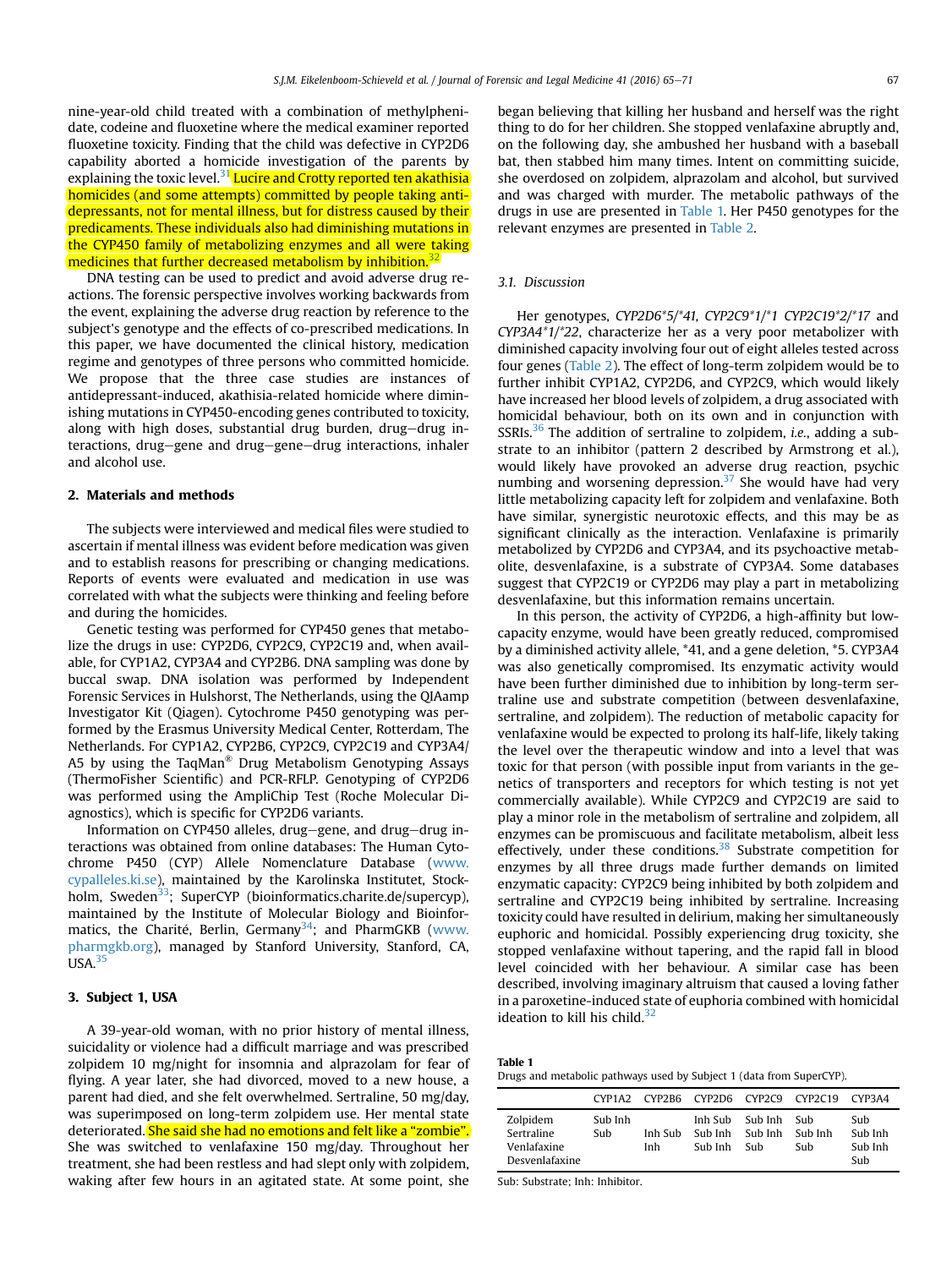| Table 2 |                                                  |
|---------|--------------------------------------------------|
|         | Genotypes and expected phenotypes for Subject 1. |

| Genotype      | In vitro activity                  | Gene-drug, drug-gene and drug-drug interactions                                                                                                           | Phenotype                                                    |
|---------------|------------------------------------|-----------------------------------------------------------------------------------------------------------------------------------------------------------|--------------------------------------------------------------|
| CYP2D6*5/*41  | *5 gene deletion<br>*41 diminished | venlafaxine is both a substrate and inhibitor of CYP2D6, which is<br>genetically compromised                                                              | further diminished activity, possibly no activity            |
| CYP3A4*1/*22  | *1 normal<br>*22 diminished        | desvenlafaxine, sertraline, and zolpidem are substrates of<br>CYP3A4 and compete for the enzyme, which is inhibited by both<br>sertraline and venlafaxine | further diminished activity by inhibition and<br>competition |
| $CYP2C9*1/*1$ | normal                             | zolpidem, sertraline, and venlafaxine are substrates of CYP2C9<br>and compete for the enzyme, which is inhibited by venlafaxine                           | further diminished activity by inhibition and<br>competition |
| CYP2C19*2/*17 | *2 inactive<br>*17 ultrarapid      | zolpidem, sertraline, and venlafaxine are substrates of CYP2C19<br>and compete for the enzyme, which is inhibited by sertraline                           | further diminished activity by inhibition and<br>competition |

Based on the pharmacogenetic analysis, we hypothesize that poor drug metabolism and drug-gene-drug interactions caused a CYP450-based adverse drug reaction resulting in a medicationinduced homicide. Inhibition of its own metabolism by zolpidem and, by the same means, the inhibition of the metabolism of antidepressants, may explain why it its product information advises that zolpidem should not be used for more than three weeks and why it should not be combined with an SSRI. Adverse effects of venlafaxine include abnormal thinking, abnormal/changed behaviour, aggressive reaction, akathisia, amnesia, apathy, confusion, delusions, dementia, depersonalization, emotional lability, euphoria, hallucinations, hostility, homicidal ideation, illusion, impulse control difficulties, manic reaction, paranoid reaction, psychosis, depression and illusion, suicidal ideation and attempt, psychotic and worsening depression.<sup>39</sup> Adverse effects listed for zolpidem are synergistic and include confusion, euphoria, insomnia, agitation, anxiety, decreased cognition, difficulty concentrating, dysarthria, emotional lability, hallucination, illusion, nervousness, speech disorder, abnormal thinking, aggressive reaction, delusion, dementia, depersonalization, dysphasia, feeing strange, hysteria, intoxicated feeling, manic reaction, personality disorder and suicide attempts.<sup>40</sup>

Subject 1 took a plea bargain for second-degree murder and received a lengthy prison sentence. The pharmacogenetic evidence was brought up during the sentence appeal. A drug-screen for venlafaxine had been performed, but five days after her last dose. The coroner's laboratory, apparently unaware that drugs are not detectable after five half-lives, reported that the absence of venlafaxine in her blood meant that she had never used it.

# 4. Subject 2, Holland

A 33-year old woman with marriage problems became depressed and preoccupied with death, but had no delusions or hallucinations. She was hospitalized and treated for anxiety and depression with sertraline and temazepam, and then quetiapine was added for persistent insomnia. On this combination, she experienced severe fatigue, experienced weird thoughts that she recognized as such, remained gloomy, and failed to recover. She improved when her husband was hospitalized with a psychiatric breakdown but deteriorated again when he came home. She reported mood swings and panic attacks. Her doctor thought she was delusional. A year later, she was hospitalized and switched to venlafaxine 150 mg/day, which is  $2-4$  times the recommended starting dose. A couple of months later, the note, "this patient does not belong in psychiatric care," was recorded, and she was discharged. Venlafaxine was reduced to 75 mg/day, and temazepam and quetiapine were ceased. After nine months, she stopped venlafaxine without tapering but, two weeks later, she resumed her prescribed dosage. Her behaviour was described as "erratic" and "chaotic". Without warning, she suffocated her two-year-old son with a pillow, hanged him using the cord of her bathrobe, put him in a box, woke her 7-year-old-daughter and told her that they all, including herself, had to die. She drove a car, along with her daughter, into a canal. Her daughter escaped. Charged with murder and attempted murder, she had only patchy recall of these events. Drugs and enzymes for this subject are given in Table 3. A year later, the defence team requested genetic testing for CYP450 (Table 4).

#### 4.1. Discussion

Her genotypes, CYP2D6\*2/\*2 and CYP2C19\*1/\*1 were normal, but CYP2C9\*1/\*3 and CYP3A4\*3/\*22 are those of an intermediate metabolizer for both CYP2C9 and CYP3A4 (Table 4). Her toxic problems started with the first prescription of serotonergic antidepressants, sertraline, temazepam, and then quetiapine (a drug marketed as an antidepressant/antimanic/antipsychotic and also as a sleeping pill while subject to the FDA antidepressant advisories) for situational depression. She failed to recover, and her doctor thought she was delusional, but the criterion of a delusion, a fixed belief impervious to reason, was not met. Again, all three drugs interacted, and their listed side effects include abnormal thinking, aggression, akathisia, amnesia, confusion, delirium, delusions, depression, emotional lability, euphoria, hallucinations, manic reaction, paranoid reaction, paroniria, psychosis, suicidal ideation, attempts and suicide. Over time, sertraline most likely inhibited and depleted her diminished CYP2C9, and sertraline and quetiapine inhibited and depleted CYP2D6, leaving her with little or no enzyme capacity to metabolize her medicines. She developed Adverse Effects of Medication NOS (DSM IV TR and DSM-5 995.2) necessitating hospitalization and medication change. Venlafaxine was introduced, adding a drug that is both substrate and inhibitor of CYP2D6.

Further inhibition of CYP2D6 by venlafaxine over time would be expected to elevate its blood levels, resulting in her decision to cease taking it. Sudden withdrawal caused problems, and this may be the reason she restarted it. CYP2D6 is a low-capacity enzyme, which can be overwhelmed, converting even an extensive metabolizer into a poor metabolizer. CYP3A4, on the other hand, is a highcapacity, low-affinity enzyme, notoriously promiscuous and unpredictable, and it picks up metabolism when other enzymes are not available. $41$  As with Subject 1, venlafaxine, by inhibiting

| Table 3                                                              |  |
|----------------------------------------------------------------------|--|
| Drugs and metabolic pathways used by Subject 2 (data from SuperCYP). |  |

| Drug                                                                   | CYP1A2 | CYP2B6                | CYP2D6                        | CYP2C9                | <b>CYP2C19</b>               | CYP3A4                                  |
|------------------------------------------------------------------------|--------|-----------------------|-------------------------------|-----------------------|------------------------------|-----------------------------------------|
| Sertraline<br>Quetiapine<br>Temazepam<br>Venlafaxine<br>Desvenlafaxine | Sub    | Inh Sub<br>Sub<br>Inh | Sub Inh<br>Sub Inh<br>Sub Inh | Sub Inh<br>Sub<br>Sub | Sub Inh<br>Sub<br>Sub<br>Sub | Sub Inh<br>Sub<br>Sub<br>Sub Inh<br>Sub |

Sub: Substrate; Inh: Inhibitor.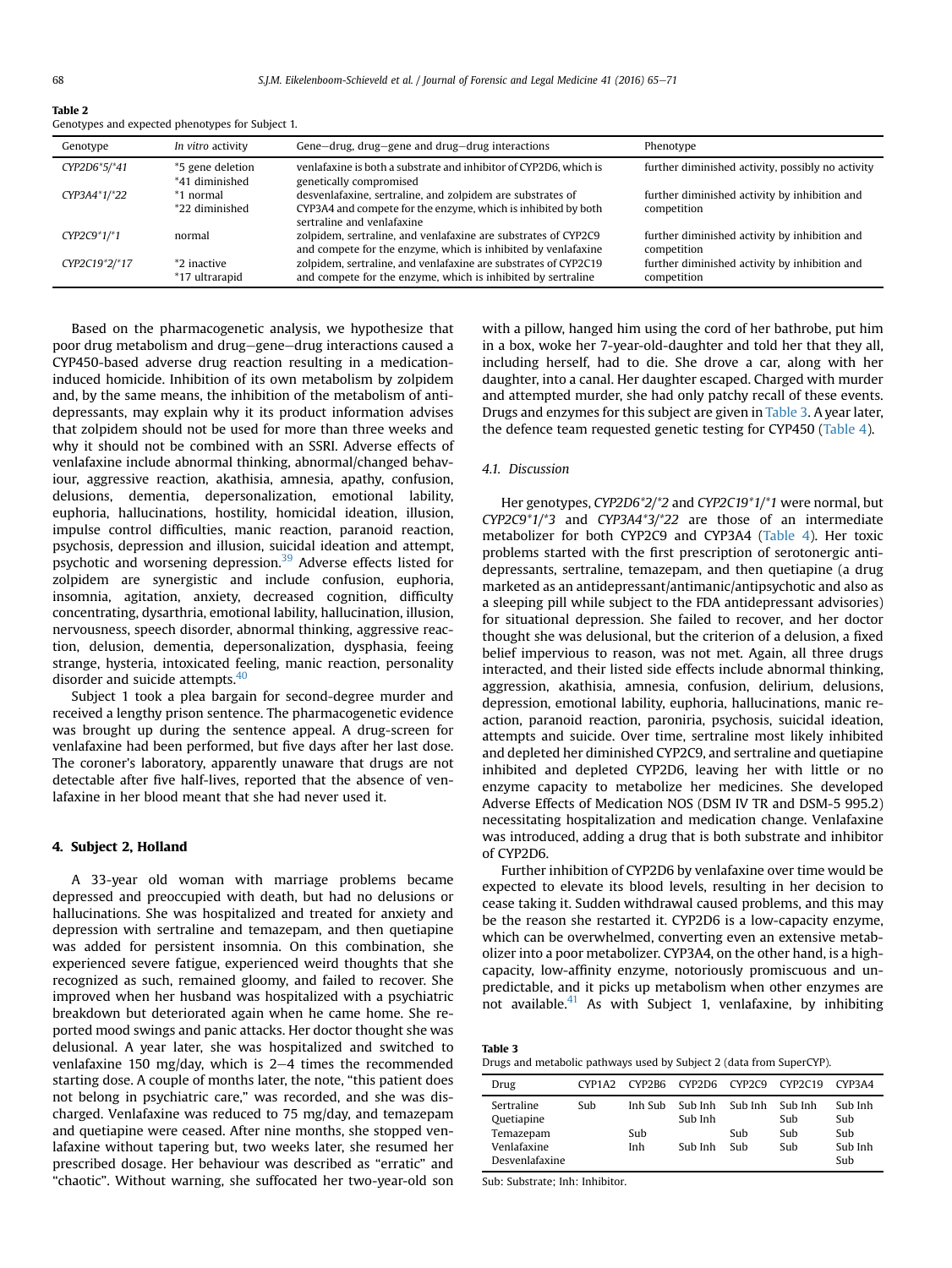| -lable 4                                         |  |  |
|--------------------------------------------------|--|--|
| Genotypes and expected phenotypes for Subject 2. |  |  |

 $T = T$ 

| Genotype                     | In vitro activity                         | Gene-drug, drug-gene and drug-drug interactions                                                                                        | Phenotype                                                                                                             |
|------------------------------|-------------------------------------------|----------------------------------------------------------------------------------------------------------------------------------------|-----------------------------------------------------------------------------------------------------------------------|
| CYP2D6*2/*2                  | *2 extensive                              | venlafaxine is a substrate of CYP2D6, which it also inhibits                                                                           | diminished activity by inhibition and<br>competition                                                                  |
| $CYP2C9*1/*3$                | *1 active<br>*3 inactive                  | venlafaxine is a substrate of CYP2C9                                                                                                   | diminished activity                                                                                                   |
| CYP2C19*1/*1<br>CYP3A4*3/*22 | normal<br>*3 diminished<br>*22 diminished | venlafaxine is a substrate of CYP2C19<br>desvenlafaxine and venlafaxine are substrates for CYP3A4 which is<br>inhibited by venlafaxine | normal activity for venlafaxine<br>further diminished activity by inhibition and<br>competition, possibly no activity |

CYP2D6, inhibited its own metabolism. CYP3A4 was genetically compromised as well as inhibited. Her metabolic capability was reduced. A toxicology screen performed on the day of the homicide showed a toxic range in the blood with a total 2.29 mg/L, combining venlafaxine: 0.59 mg/L and desvenlafaxine: 1.7 mg/L. The agreed therapeutic range at that laboratory for the two drugs combined is between 0.2 and 0.75 mg/L, with toxic effects starting at 1.0 mg/L.

The phenomenon of dose-dependent inhibition of CYP2D6 increasing with blood levels over time applies to other antidepressants. With daily doses, blood levels may rise. By introducing inhibition of enzymes as well as competition for them, polypharmacy increases the risk of catastrophic side effects. $42$  After Andrea Yates drowned her six children in a bathtub while taking venlafaxine, mirtazapine and several other substances, Wyeth, while denying causation, then added homicidal ideation to the list of adverse effects.<sup>43</sup>

Substance-induced homicidal ideation is biological and involuntary as are somatic adverse reactions. When homicidal thinking is associated with mood elevation, euphoria, it becomes homicidal mania. Involuntary, out-of-character, and uncontrollable violent thoughts should not be taken as evidence of planning. Akathisia is sometimes masked by akinesia, fatigue that "ropes you to the bed". Patients stop taking medicines if they experience their effects as intolerable, and unknowingly risk withdrawal effects, which are often more severe. The post-withdrawal period is as dangerous as the initial period for suicide and homicide.<sup>44</sup> The combination of medication, fluctuating restlessness, suicidality, aggression and toxic hallucinosis are pathognomonic of akathisia. We cannot find any other diagnosis in any medical taxonomy that combines suicidal and aggressive thoughts and behaviours with medication, nor any other that recedes when the culprit medication has been stopped slowly.

# 5. Subject 3, Holland

A 42-year-old man, with no history of mental illness, suicidality or violence, discovered that his wife was unfaithful, but they stayed together. He was prescribed paroxetine 20 mg/day for his distress. He took it sporadically, when he felt that he needed something for his nerves. Some months later, after drinking alcohol and taking 20 mg of paroxetine, he tried to strangle his wife with the sash of her bathrobe. She hit him, and he stopped the attack, but he did not remember what he had done. His doctor failed to recognize this as an akathisia event, and added oxazepam 30 mg/day to be taken in divided doses. Subject 3 gave this medication to a person who also had marital problems, saying he would take an "extra paroxetine tablet" if he felt depressed. Two weeks later, he drank a dozen glasses of beer in a bar, took 40 mg of paroxetine and used his asthma inhaler containing budesonide/formoterol. How long he had used that inhaler and how many doses he used is not known. According to witnesses, he was neither drunk nor aggressive when he left. On the way home, he saw the car of his now-estranged wife in front of the house of his rival, and he called her on his cell phone. When she refused to talk to him, according to his statement, his "lights went out". He went home, picked up an antique revolver and a hammer and returned to the house of his rival. He reported that he could see them inside on the couch. He then smashed the window with the hammer and climbed through it, cutting himself and leaving blood. He said that he "felt nothing" and was "like a robot". He shot his wife and rival, who both survived. He then drove to the house of the rival's wife, whom he blamed for coming between himself and his own wife. He forced entry into her house and shot her fatally. He reported feeling both hot and cold and shaking violently. He drove for some hours before turning himself in to the authorities. No toxicology screen was performed. He was charged with murder and two attempted murders, convicted and sentenced to 24 years in jail.

On appeal, his lawyer raised the defence that paroxetine had caused this behaviour. Toxicology conducted on dried bloodstains detected paroxetine above the threshold of 10 ng/mL (blood), but the exact level could not be determined. The metabolic pathways of the drugs in use are presented in Table 5. During the appeal, DNA testing for P450 genotypes was performed (Table 6).

### 5.1. Discussion

His genotypes, CYP2D6\*2/\*9, CYP2B6\*1/\*6, CYP2C9\*1/\*1 CYP2- C19\*6/\*17 and CYP3A4\*1/\*1, characterize him as an intermediate metabolizer (IM) with diminished capacity involving three out of ten alleles tested across five genes. Paroxetine is a potent inhibitor of CYP2D6, and over time, converts 80 per cent of extensive or C112D0, and over time, converts to per cent or extensive<br>metabolizers into poor metabolizers.<sup>45</sup> CYP2D6 was genetically compromised, by the diminished activity allele, \*9. Paroxetine also inhibits CYP1A2, CYP2C19 and CYP3A4. Possible competition between paroxetine and formoterol in his inhaler may slow the rate at which either is metabolized. According to Jornil et al., CYP2D6 (high affinity) and CYP3A4 (low affinity) are most likely the major contributors to paroxetine metabolism. CYP1A2 could an important factor, whereas the importance of CYP2C19 is probably limited. $46$ Alcohol inhibits CYP2B6, CYP2C9, CYP2C19, and, given the alcohol content of 12 beers, also CYP3A4. Alcohol is a substrate for CYP1A2. The competition between paroxetine, alcohol and budesonide for CYP2D6 and CYP3A4 may have increased toxicity. He was extensively evaluated and no evidence of personality disorder, psychiatric illness, aggression or impulsivity was found. $47$  Alcohol, on its own, had not caused violent behaviour in this individual before. In

| ı |  |
|---|--|
|---|--|

Drugs and metabolic pathways used by Subject 3 (data from SuperCYP).

| Alcohol<br>Sub<br>Inh<br>Inh<br>Inh<br>Inh<br>Inh Sub<br>Paroxetine<br>Inh<br>Inh<br>Inh<br>Inh |  |  | CYP1A2 CYP2B6 CYP2D6 CYP2C9 CYP2C19 CYP3A4 |                          |
|-------------------------------------------------------------------------------------------------|--|--|--------------------------------------------|--------------------------|
| Budesonide<br>Sub<br>Formoterol<br>Sub<br>Sub<br>Sub                                            |  |  |                                            | Ind Sub Inh <sup>a</sup> |

Sub: Substrate; Inh: Inhibitor; Ind: Inducer.

Alcohol induces CYP3A4 at low levels and inhibits it at high levels.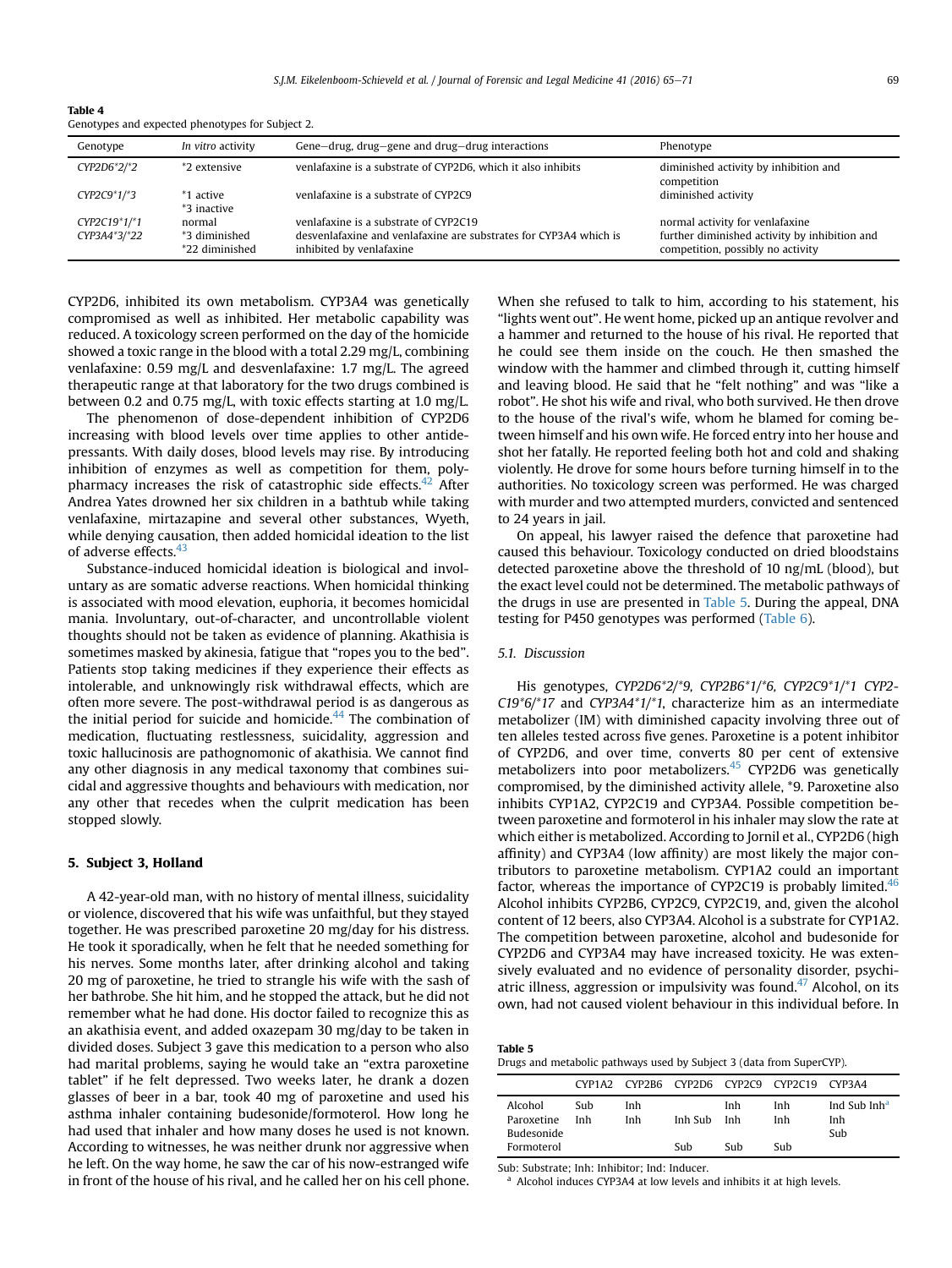| Table 6                                          |  |
|--------------------------------------------------|--|
| Genotypes and expected phenotypes for Subject 3. |  |

| Genotype      | In vitro activity                | Gene-drug, drug-gene and drug-drug interactions                                                                                                | Phenotype                                                    |
|---------------|----------------------------------|------------------------------------------------------------------------------------------------------------------------------------------------|--------------------------------------------------------------|
| CYP2D6*2/*9   | *2 active<br>*9 diminished       | paroxetine is a substrate of CYP2D6 and inhibits it strongly;<br>formoterol competes for CYP2D6                                                | further diminished activity by inhibition and<br>competition |
| $CYP2B6*1/*6$ | *1 active<br>*6 diminished       | paroxetine and alcohol both inhibit CYP2B6                                                                                                     | further diminished activity by inhibition                    |
| $CYP2C9*1/*1$ | normal                           | paroxetine and alcohol inhibit CYP2C9; formoterol is a substrate                                                                               | further diminished activity by inhibition                    |
| CYP2C19*6/*17 | *6 no activity<br>*17 ultrarapid | paroxetine and alcohol inhibit CYP2C9; formoterol is a substrate                                                                               | further diminished activity by inhibition                    |
| $CYP3A4*1/*1$ | normal                           | paroxetine inhibits 3A4. Low levels of alcohol induce while high<br>levels inhibit CYP3A4. Budesonide and alcohol are substrates for<br>CYP3A4 | further diminished activity by inhibition and<br>competition |

2014, Menkes and Herxheimer reported on a syndrome of pathological intoxication by alcohol in patients being treated with SSRI antidepressants.<sup>48</sup> The hot and cold sensations and restless driving all suggest acute serotonin toxicity and associated akathisia.

# 6. Overall discussion

Three persons committed homicide, two of which intended to commit suicide. None had been aggressive or mentally ill before getting medication. None had known that they needed to take medication regularly or how to stop taking it safely. None improved on medication, and no prescriber recognized their complaints as adverse drug reactions or was aware of impending danger. Interviews elicited accounts of restlessness, akathisia, confusion, delirium, euphoria, extreme anxiety, obsessive preoccupation with aggression, and incomplete recall of events. Weird impulses to kill were acted on without warning. On recovery, all recognized their actions to be out of character, and their beliefs and behaviours horrified them.

All were prescribed interacting medications, and one combined these with alcohol. The drug-drug interactions further decreased their metabolizing capacity, increasing risk for adverse drug reactions by prolonging half-life and raising levels. This paper elucidates the necessary elements of an inquiry after a suicide attempt, a homicide, or a violent crime. DNA testing can provide evidence for legal proceedings. Cytochrome P450 genotyping can assist in the interpretation of toxicology.<sup>49</sup> The promise of Personalized Medicine is that determination of a person's metabolizing capacity before drug treatment or after an adverse event will avoid catastrophic events in the future. Pharmacogenetics paves the way for personalized justice $50-52$ 

# 7. Summary

A forensic investigation of the serious problem of akathisiarelated violence requires several elements: first, blood needs to be taken for a toxicology screen as soon as possible after the event. Blood left at the crime scene may confirm medication use and sometimes drug levels, but blood taken late does not exclude toxicity at the relevant time. Second, pharmacogenetic testing should be performed for (at least) CYP1A2, CYP2B6, CYP2C9, CYP2C19, CYP2D6 and CYP3A4. The investigator needs to access reliable information: the metabolic pathways of drugs in use, their interactions with genes and with each other. No one stores this knowledge about 2000 drugs, so it is accessed through charts and medical informatics programs. Familiarity with symptoms, signs and behaviours associated with neuroleptic toxicity is needed to focus the history of experience and behaviour, which can be taken from a perpetrator, a family member, or an observer, and can be assisted by clinical records. Establishing the behavioural aspects of akathisia, the fluctuating restlessness, the behavioural toxicity prior to the event supports that diagnosis. This restlessness is associated with thoughts of death, dying, and killing, and such thoughts can be acted on without warning. Dysphoria, emotional distress that cannot easily be articulated, ranges in intensity from mild discomfort to one of the most painful mental states known to psychiatry, often described as torture  $-$  so bad that death is seen as a welcome relief. An out-of-character unmotivated homicide or suicide by a person taking medication might be chemically induced and involuntary. The capacity to use frontal lobe functions and control behaviour can be impaired by brain toxicity. A "chemical lobotomy" could be the outcome.

CYP450 status is an important factor that differentiates those who can tolerate a drug or combination of drugs from those who might not. Testing for cytochrome P450 identifies those at risk for such adverse drug reactions. As forensic medical and toxicology professionals become aware of the biological causes of these catastrophic side effects, they may bring justice to both perpetrators and to victims of akathisia-related violence. The medicalization of common human distress has resulted in a very large population getting medication that may do more harm than good by causing suicides, homicides and the mental states that lead up to them. $55$ 

#### Conflict of interest

No conflict of interest to declare.

#### Funding

No funding was provided.

#### Ethical approval

This research was approved by the University of Denver's Institutional Review Board (IRB), and is in compliance with all regulations regarding human subjects research.

#### Acknowledgements

DNA testing for CYP450 genotypes was performed by Prof. R.H.N. van Schaik, Department of Clinical Chemistry, Erasmus University Medical Center in Rotterdam, The Netherlands.

#### **References**

- 1. Lynch T, Price A. The effect of cytochrome P450 metabolism on drug response, interactions, and adverse effects. Am Fam Physician  $2007;73(3):391-6$ .
- 2. Mayer-Gross W, Slater E, Roth M. Clinical psychiatry. Cassell; 1954.
- 3. Shear KM, Francis A, Weiden P. Suicide associated with akathisia and depot fluphenazine treatment. J Clin Pharmacol 1983;3(4):235-6.
- 4. Schulte JL. Homicide and suicide associated with akathisia and haloperidol. Am J Foren Psychiatry 1985;6:3-7.
- 5. Cem AE, Schultz SK, Andreasen NC. The relationship of akathisia with suicidality and depersonalization among patients with schizophrenia. J Neuropsychiatry Clin Neurosci 2001;13(3):336-41.